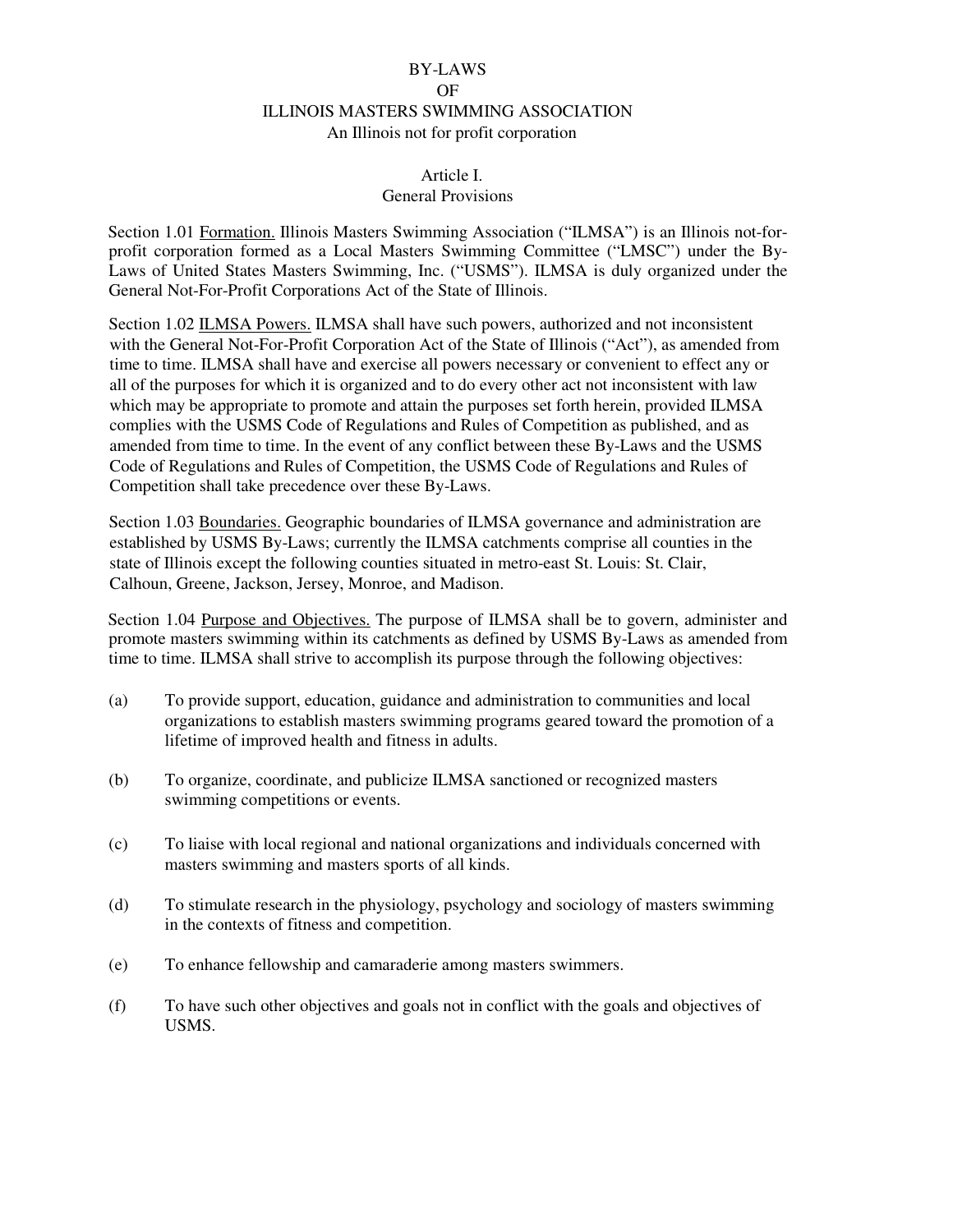## Article II

#### Members, Teams and Voting Rights

Section 2.01 Rights of Membership. Each Member is entitled to the use and enjoyment of ILMSA/USMS offered programs and services as from time to time provided by ILMSA/USMS.

Section 2.02 Classes of Members. ILMSA shall have three classes of members: Individual Members, Club Members and Teams.

Section 2.03 Individual Members. Individual Members of ILMSA are those persons who pay the requisite annual membership dues and fully complete and execute the Annual ILMSA registration form as published by ILMSA from time to time, and who have current USMS Registration Cards and Numbers reflecting ILMSA as that person's LMSC. Membership shall terminate upon member's filing of an application for the transfer of the member to another LMSC, or Club registered to another LMSC, or on December 31of each year until such time as the member renews his/her membership consistent with the registration policies of ILMSA. No certificates of stock or other certificates evidencing membership shall be issued by ILMSA other than the USMS Registration Card. Individual Members shall designate which duly registered Club Member as defined in section 2.04, he/she desires to associate, or may opt to be "unattached." In the event an Individual Member makes no designation regarding Club Member association or "unattached," that Individual Member shall be entered as "unattached." In the event an Individual Member opts unattached status, the unattached member's times in USMS sanctioned events shall qualify for ILMSA records, however points earned by the "unattached" shall only count for individual awards and shall only count for individual awards and shall not contribute to any club or team points.

Section 2.04 Club Members. Club Members are those groups comprised of no less than four (4) Individual Members, who join together to form a Club as defined in the USMS By-Laws. A Club Member must be duly registered with ILMSA pursuant to the Club Member registration requirements from time to time established by ILMSA policies, before any Individual Members, or Team Members as provided in Section 2.05, of the Club are allowed to register. Individual Members and/or Teams shall compete as a swimmer for only one Club at the same time. Individual Members and/or Teams desiring to transfer from one Club to another Club, within ILMSA or outside ILMSA, shall comply with USMS standards and requirements established for Club/LMSC transfers.

Section 2.05 Team Members. Team Members are those groups comprised of no less than four (4) Individual Members who join together and register with, the Club with which the Team desires to affiliate. A Team must be duly registered with a Club pursuant to registration requirements established from time-to-time by the Club's policies and procedures before any Individual Member shall be acknowledged by ILMSA as registered with the Team. Individual Members shall compete as a swimmer on only one Team at the same time. Individual Members desiring to transfer from one Team to another Team shall comply with USMS standards and requirements established for Club/LMSC transfers.

Section 2.06 Votes and Voting Rights. Individual Members, Club Members, Team Members, unattached Individual Members, and Board Members, shall have Member voting rights at Meetings of Members as follows:

(a) Club Members: All Club Members shall be entitled to one (1) vote in the interest of their respective Individual Members. Club Members with 50 or more Individual Members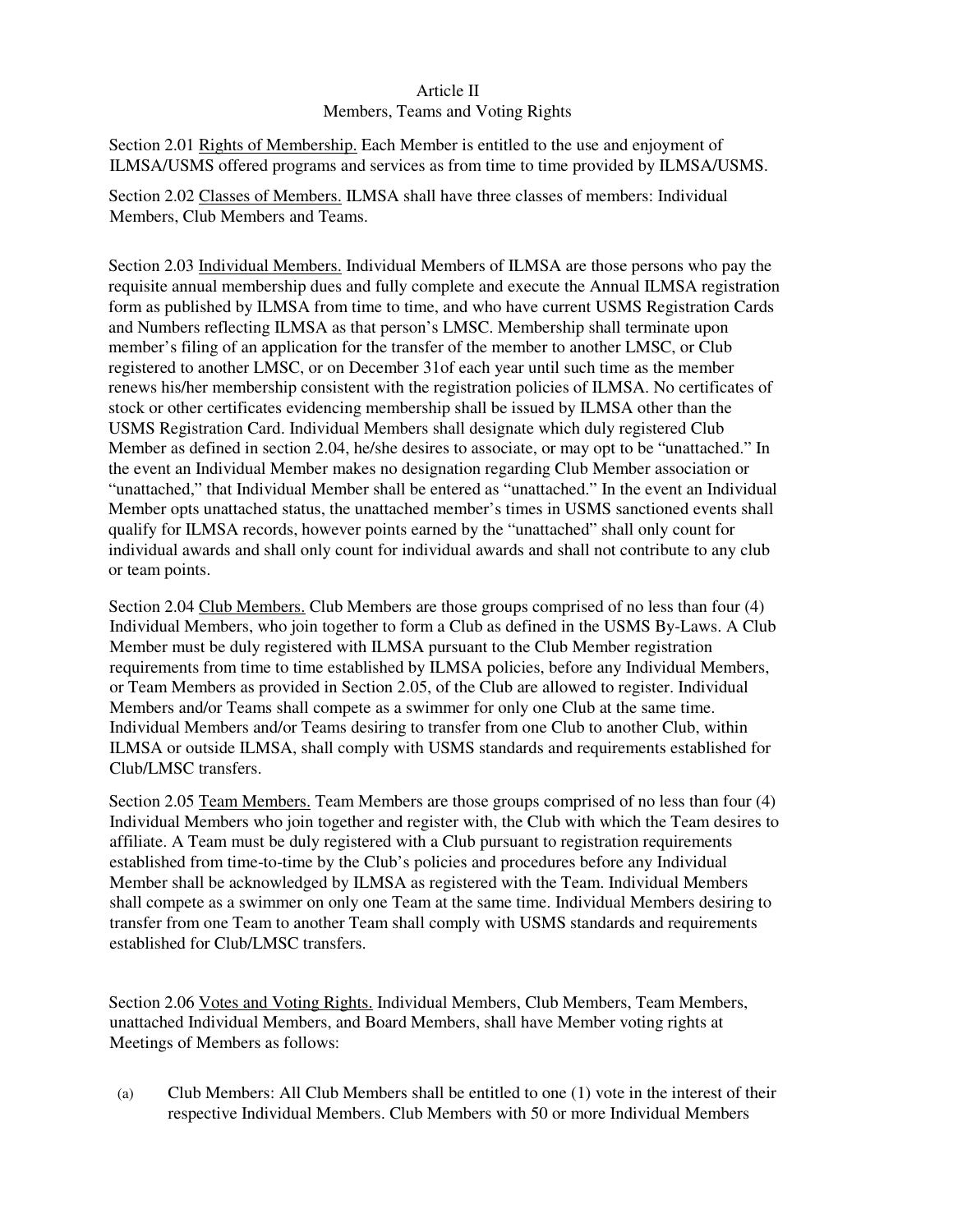shall be entitled to two (2) votes; Club Members with 100 or more Individual Members shall be entitled to three (3) votes; Club Members with 150 or more Individual Members shall be entitled to four (4) votes. Club members with 200 or more Individual Members shall be entitled to one (1) extra vote per increments of 50 Individual Members. Provided, however, if a Club has two  $(2)$  or more duly formed and registered Team $(s)$ , as defined in Section 2.05, that Club shall be restricted to one (1) vote per increments of 50 individual Members who are Independent of a duly registered Team. Club Members' designees at any meeting of the members shall exercise votes provided the Club Members' designees are duly registered members of ILMSA. At the time of registering with USMS Club Members shall identify to the ILMSA Membership Coordinator the name(s), address(s), telephone number(s), and current USMS membership number of their designated representatives with voting entitlements at any ILMSA meeting of members and this information shall be provided to ILMSA at the time the Club registers as a Club with USMS. Changes to a Club Member's designated representatives must be submitted by writing or e-mail to the ILMSA secretary a minimum of 7 days in advance of any meeting of members at which the Club Member desires to exercise its voting privileges. In the event a Club Member fails to designate a qualified voting representative, the ILMSA Board may recognize and acknowledge the Club Member's contact person as the Club Member's voting representative provided the contact person is a duly registered individual member of ILMSA.

- (b) Team Members: Each Team Member formed and registered with any Club shall be entitled to one (1) vote. Team Members with 50 or more Individual Members shall be entitled to two (2) votes; Team Members with 100 or more Individual Members shall be entitled to three (3) votes; Team Members with 150 or more Individual Members shall be entitled to four (4) votes. Team Members with 200 or more Individual Members shall be entitled to (1) extra vote per increments of 50 Individual Members. Team Members' designees at any meeting of the members shall exercise votes provided the Team Members' designees are duly registered members of ILMSA. At the time of registering with a Club, (typically USMS workout group registration) Teams shall identify to the ILMSA Membership Coordinator the name(s), address(s) telephone number(s), and current USMS membership number of their designated representatives with voting entitlements at any ILMSA meeting of members and this information shall be provided to ILMSA at the time the Team registers with any Club. Changes to a Team Member's designated representatives must be submitted, by writing or e-mail, to the ILMSA secretary a minimum of 7 days in advance of any meeting of members at which the Team desires to exercise voting privileges. In the event a Team Member fails to designate a qualified voting representative, the ILMSA Board may recognize and acknowledge the Team Member's contact person as the Team Member's voting representative provided the contact person is a duly registered individual member of ILMSA
- (c) Unattached Members: Unattached Members shall be entitled to at least one (1) vote. If there are Fifty (50) or more unattached members they shall be entitled to two (2) votes; and One Hundred (100) or more Individual Members shall be entitled to three (3) votes. The ILMSA Board shall select the unattached Individual Member(s), to serve as an atlarge representative with voting privileges at any ILMSA meeting of members. The ILMSA Board shall select the at-large representative(s) for unattached Individual Member(s), 30 days in advance of the Annual Meeting and shall serve for a period of 1 year unless the ILMSA Board changes their selection.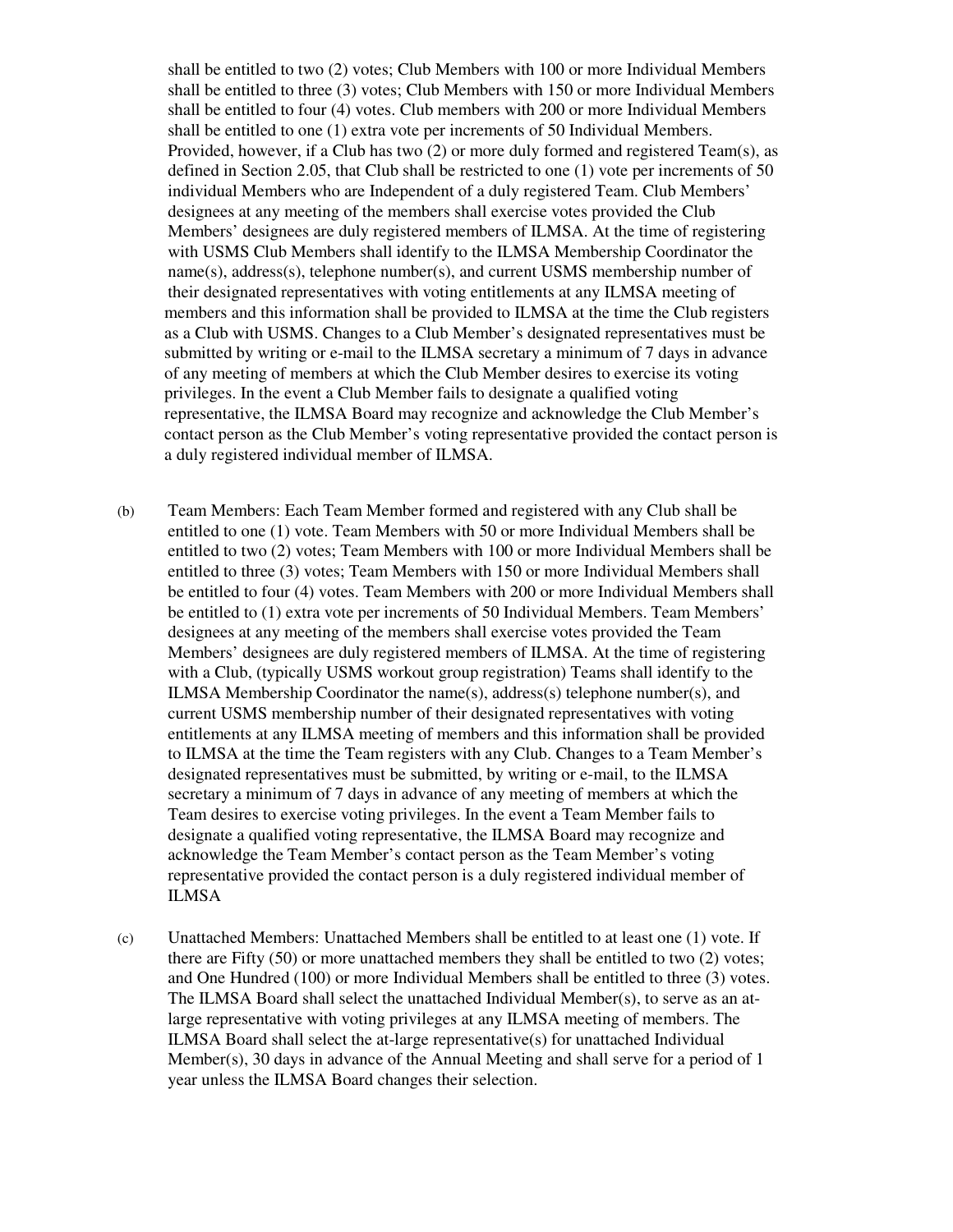- (d) Board Members: Each Board Member as defined in Article IV at Section 4.02 shall have one (1) vote at any ILMSA meeting of members provided the Board Member is present at the meeting of members. In the event a Board Member is also a duly designated voting representative for a Club Member or Team Member, then, the Board Member shall also have voting rights and privileges the same as any other Individual Member, either as a Club Member or Team Member representative as provided herein above.
- (e) Record Date: The Record Date for the determination of the number of Individual Members registered with any Club Member or Team shall be fixed for the annual meeting of the members as the date which is 7 days prior to the meeting date as provided in Section 3.01. For all other meetings of the members, the Record Date shall be fixed as of the date, which is 30 days prior to the date of the meeting.

# Article III Meetings of the Members

Section 3.01 Annual and Mid-Year Meetings.

- (a) The Annual Meeting of the members may be held at the ILMSA "State Meet" but shall be held no later than the  $2<sup>nd</sup>$  Monday in May, at an address and at a time to be determined by the Board and published no later than 30 days in advance of the meeting. The annual meeting may be held as a combination in-person and virtual meeting, or as a virtual-only meeting. Meetings conducted during the "State Meet" should be held between sessions in a space where all attendees are able to participate. Notification of such meeting will be provided to members per section 4.06.
- (b) Mid-year Meeting shall be held between October 1 and November  $30<sup>th</sup>$  of each year at an address and at a time to be determined by the Board and published 30 days in advance of the meeting. The mid-year meeting may be held as a combination in-person and virtual meeting, or as a virtual-only meeting. Notification of such meetings will be provided to members per Section 4.06.

Section 3.02 Special Meetings. Special meetings of the members may be called by the Board, the Chair, or not less than 20% of the Individual Members. All matters to be considered at special meetings of the members called by not less than 20% of the Individual Members shall first be submitted in writing to the Board not less than sixty (60) days prior to the date of the special meeting of the members called to consider such matters.

Section 3.03 Notice of Special Meetings. Written or printed notice stating the purpose, place, day and hour of any special meeting of members shall be delivered by mail or e-mail to each member entitled to vote at such meeting, not less than twenty (20) nor more than thirty (30) days before the date of such special meeting, by or at the direction of the President or the Secretary, or the officer or persons calling the meeting. The no tice of a special meeting shall be deemed delivered when e- mailed to the member at his/her e-mail address as it appears on the records of ILMSA or in the event there exists no e-mail for the member, when the notice is deposited in the United States Mail addressed to the member at his/her address as it appears on the records of ILMSA, with property postage thereon prepaid.

Section 3.04 Quorum. The members present at a meeting through their respective designated representatives, either in person or by proxy, holding 25% of the total authorized votes, which may be cast at any meeting of the members, shall constitute a quorum at such meeting. If a quorum is not present at the commencement of any meeting of members, the meeting shall be adjourned and may only be called again in accordance with the provisions of these By-Laws.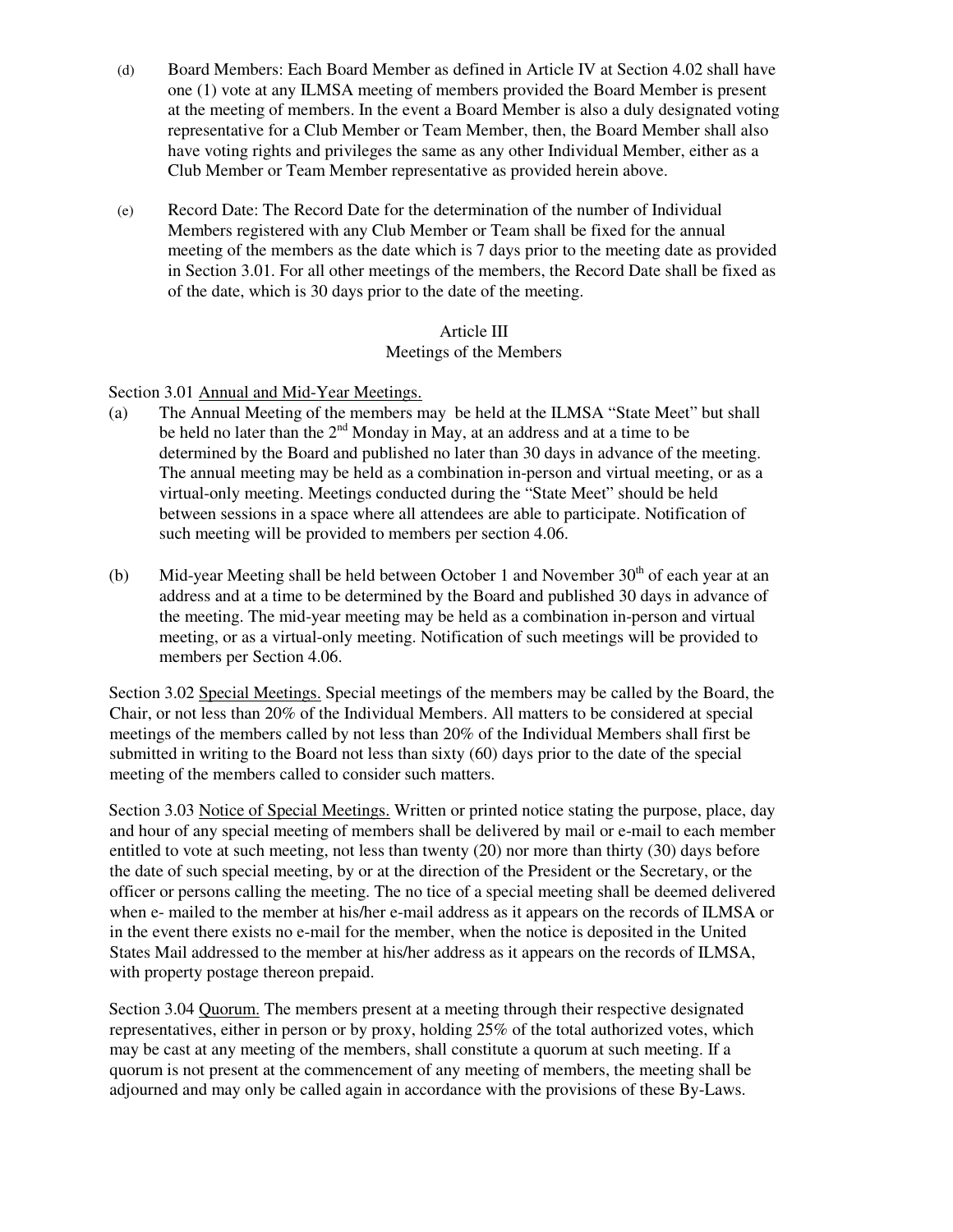Section 3.04.1 Voting. Election voting shall be done electronically through a platform selected by the Election Committee and according to the timeline per Section 5.02.1.

Section 3.05 Proxies. At any meeting of members, an Individual Member entitled to vote either as the Board selected at-large voting representative for "unattached" members, or as his/her Club or Team's designated representative, may vote either in person or by proxy executed in writing by the Individual Member. No proxy shall be valid after thirty (30) days from the date of its execution. Any one Individual Member at any meeting may vote no more than two (2) proxies. Proxies shall not be used for election of Board Officers.

Section 3.06 Agenda Proxies. For each Meeting of Members which has an advance meeting agenda, a Club representative may vote as many Agenda Proxies from its Team representatives, as those Team representatives are be entitled to vote were they to attend the meeting. An Agenda Proxy is a proxy which lists each meeting agenda item and indicates how the Team representative votes for each agenda item. An Agenda Proxy may not delegate the decision on a vote to anyone. Any agenda item not marked with a vote, shall not be delegated to the Club representative for voting, but the Agenda Proxy shall remain in effect for all marked agenda items. An Agenda Proxy cannot delegate a vote for a non agenda item. The Club representative holding the Agenda Proxy may vote on friendly amendments to agenda items using his/her best judgment to vote the intent of the Team representative. Agenda Proxies count towards the requirement for a Quorum in Section 3.04. Agenda Proxies shall not be used for election of Board Officers.

Section 3.07 Manner of Acting. At all meetings of members, the current Roberts Rules of Order are the procedural rules to be followed. Any interpretation of said Rules is the responsibility of the Legal Coordinator or in his/her absence, the Secretary. Except as set forth below and except as otherwise required by the Act, any action to be taken at any meeting of the members at which a quorum is present shall be upon the affirmative vote of more than 50% of the persons authorized to cast a vote as provided in Article II. The following matters shall require the affirmative vote of 2/3 of the Voting Members at a meeting duly called for that purpose.

- (a) Merger or consolidation of ILMSA;
- (b) Alterations or amendments to the By-Laws, or the repeal and establishment of new By-Laws;
- (c) Sale, lease, exchange, mortgage, pledge or other disposition of all, or substantially all, of the property and assets of ILMSA.

#### Article IV Board of Directors

Section 4.01 In General. The affairs of ILMSA shall be managed by its Board of Directors. Each member of the Board of Directors shall be entitled to one vote at Board meetings. The immediate past Chair shall be a non-voting member of the Board.

Section 4.02 Number, Tenure and Qualifications. The number of voting members of the Board shall be fifteen  $(15)$ , but the Chair shall vote only as a tie-breaker. Four  $(4)$  of the voting members of the Bboard shall constitute the officers holding the positions of Chair, Vice-Chair, Secretary and Treasurer all four of whom shall be elected to those positions on the Board by the Individual Members entitled to vote at the annual meeting of members. The remaining eleven (11) members of the Board of Directors shall be appointed by the Executive Committee, as provided in Article VII, who shall serve as committee chairs. Each member of the Board shall hold office without compensation. A member of the Board may succeed himself/herself in office, however the officers identified herein are limited to two-terms.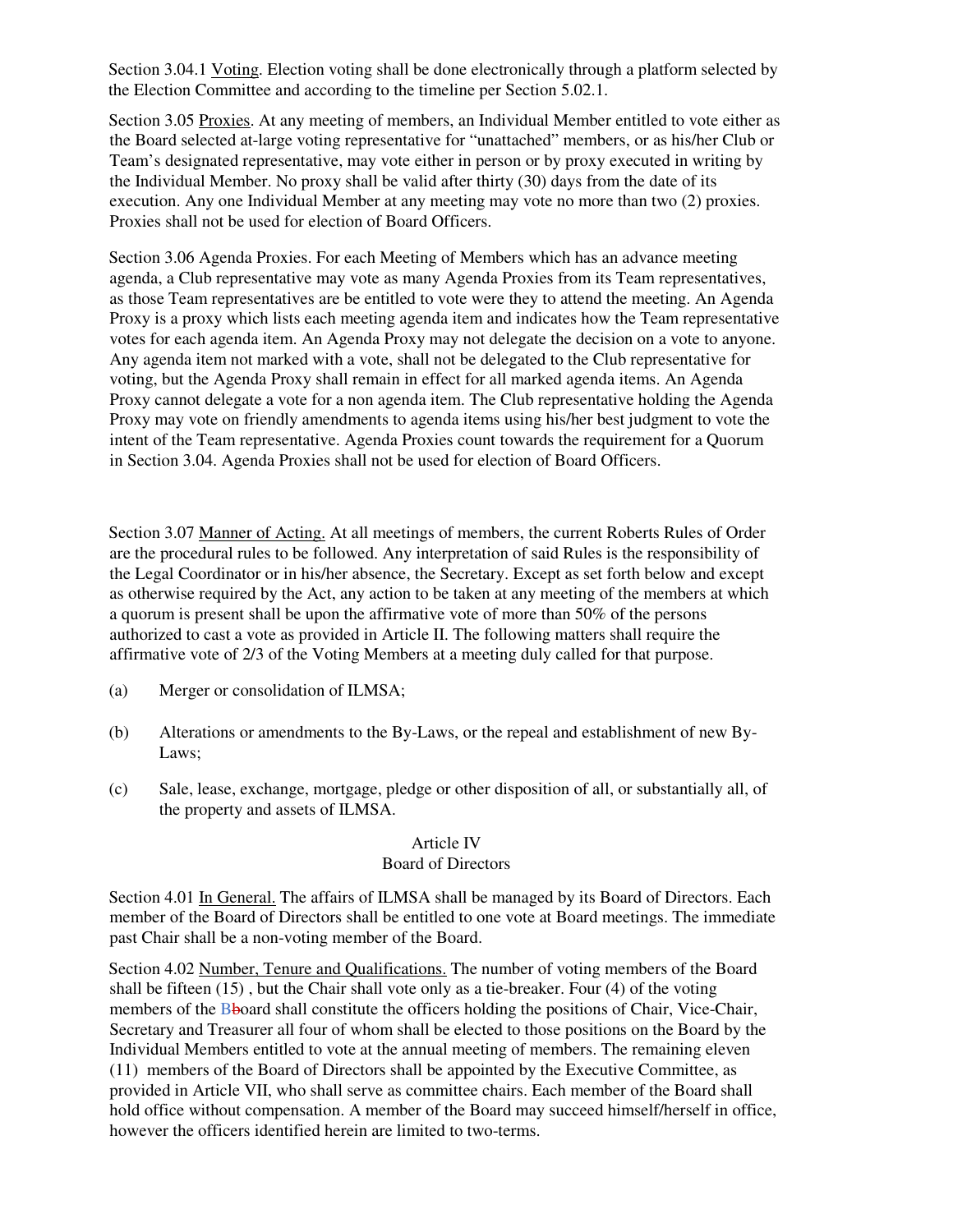Section 4.03 Election. At each annual meeting of the members, the candidates for the above referenced offices, all of whom must be Individual Members of ILMSA, identified by the Nominating Coordinator as provided in Article VII or additional nominees presented at the election meeting by any member provided the nominee has given consent, receiving the highest number of votes with the respect for the office the member was nominated for, shall be deemed to be elected and shall begin their tenure on June 1 following the annual meeting at which they were elected or in the event the annual meeting is held after June 1, shall begin their tenure on the 1<sup>st</sup> day of the month following the election.

Section 4.04 Regular Meetings. A regular annual meeting of the Board shall be held on the same date, and at the same place as, the annual meeting of the members. The Board shall by resolutions, which the Board may, from time to time adopt, provide the time and place for the holding of additional regular meetings of the Board, provided that the Board shall meet at least two (2) times per year.

Section 4.05 Special Meetings. Special meetings of the Board may be called by or at the request of the Chair or of the Board. The Chair of the Board may fix the time and place for holding any special meeting of the Board called by him/her. All meetings of the Board, whether regular or special, shall be open to all Individual Members of ILMSA.

Section 4.06 Notice. Written notice of any meeting of the Board shall be e-mailed, mailed or delivered to all members of the Board of Directors, the Individual Member selected by the Board as the at-large representative for "unattached" members, Club Member, and Team representatives at least fourteen (14) days prior to date of such meeting. The notice of a Board meeting shall be deemed delivered when posted on the ILMSA web site and e-mailed to the members entitled to notice at his/her email address as it appears on the records of ILMSA or in the event there exists no e-mail for the member, when the notice is deposited in the United States Mail addressed to the member at his/her address as it appears on the records of ILMSA, with proper postage thereon prepaid. The business to be transacted at, or the purpose of any regular or special meeting of the Board, shall be specified in the notice.

Section 4.07 Quorum. The presence of a minimum of five (5) of the members of the Board shall constitute a quorum for the transaction of business at any meeting of the Board. If less than five (5) members of the Board are present at the commencement of said meeting, the meeting shall be adjourned and may only be called again in accordance with the provisions of these By-Laws.

Section 4.08 Manner of Acting. At all meetings of the Board, the current Roberts Rules of Order are the procedural rules to be followed. Any interpretation of said Rules is the responsibility of the Legal Coordinator or in his/her absence, the Secretary. The act of a majority of the members of the Board present at the meeting at which a quorum is present at the commencement of the meeting shall be the act of the Board, except where otherwise provided by law or in the Articles of Incorporation. Provided however, the Chair shall not have a vote except to break a tie.

Section 4.09 Vacancies. Any vacancy occurring in the Board by reason of no candidate nominations, death, removal or resignation of an appointed member of the Board shall be filled by the Executive Committee for the unexpired term of his/her predecessor. Members of the Board, including those appointed by the Chair, may resign at any time by written resignation delivered or mailed to any officer of ILMSA or by email to the Board, which resignation shall be effective upon receipt of said resignation unless otherwise stated. If, as a result of the death, removal or resignation of a member of the Board, no member of the Board remains in office, a special meeting of members may be called to fill all vacancies for the unexpired terms of the members of the Board.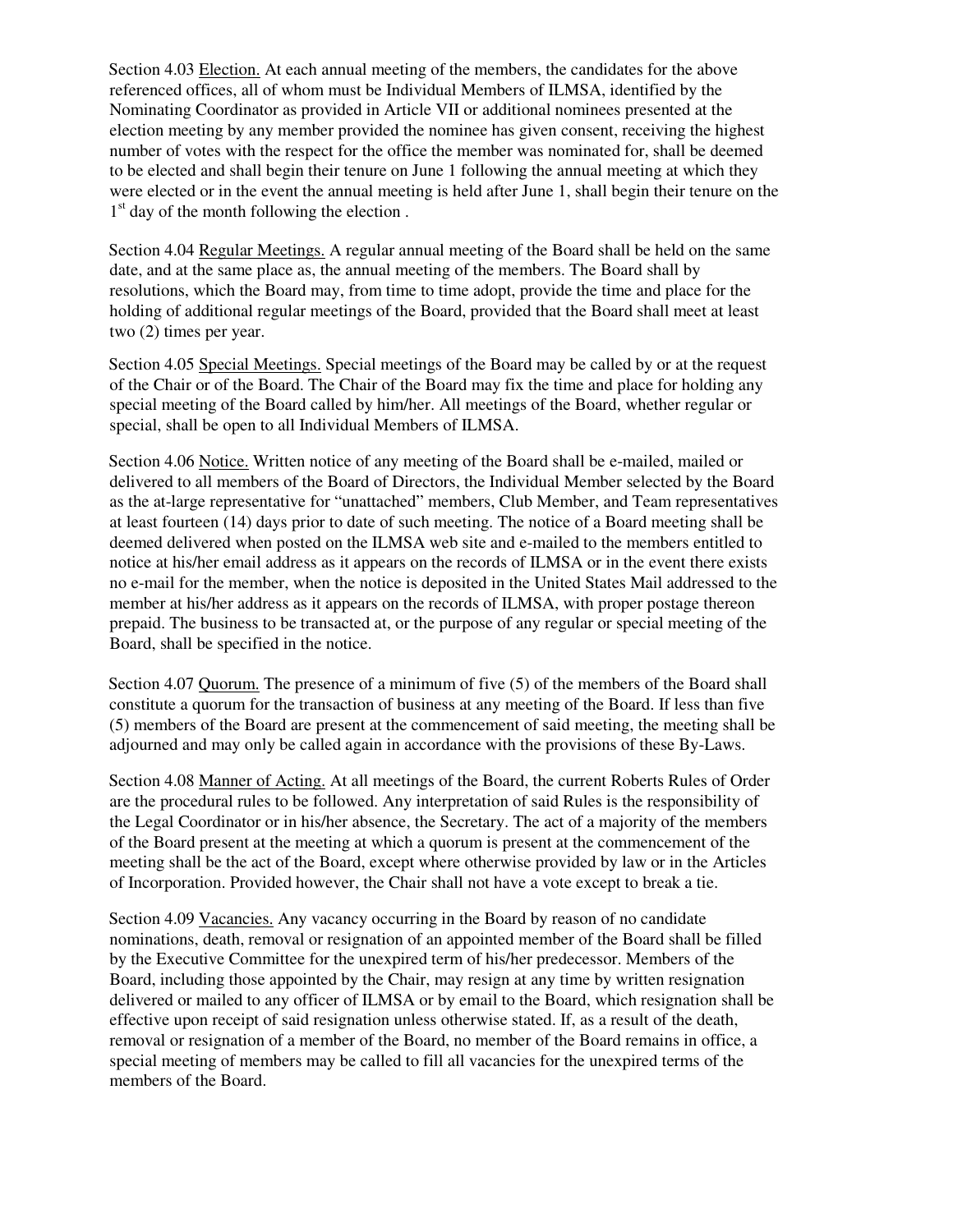Section 4.10 Removal. Any appointed member of the Board may be removed from office by the affirmative vote of 2/3 of all of the Members of the Executive Committee at a meeting called for that purpose.

Section 4.11 Adoption of Rules and Regulations. All rules and regulations, or amendments thereto, adopted by the Board shall be effective thirty (30) days after their adoption, providing members the opportunity to veto the rules or regulations at a special meeting of the members called for such purpose, with notification in accordance with Article III at Section 3.03, and held before the effective date of the rule or regulation, by the affirmative vote of 2/3 of all of the Individual Members entitled to vote either as his/her Club Member or Team representative, or representative of unattached members.

**Officers** 

## Article V

Section 5.01 Officers. The officers of ILMSA shall be a Chair, a Vice-Chair, a Treasurer, a Secretary, and a Membership Coordinator, all of whom shall constitute the Executive Committee.

Section 5.02 Election and Term of Office. The officers of the ILMSA, all of whom must be Individual Members of ILMSA, shall be elected as provided below, except the Membership Coordinator who shall be appointed by the Chair. The Chair and Secretary elected at the 2007 annual meeting serve a two- year term and the Vice-Chair and Treasurer elected at the 2007 annual meeting shall serve a three- year term as such directors. Thereafter, (a) at annual meetings of the members held in odd numbered years the Chair and Secretary shall be elected to fill a term of two (2) years and until their successors have been elected and qualified, and (b) at annual meetings of the members held in even numbered years the Vice-Chair and Treasurer shall be elected to fill a term of two (2) years and until their successors have been elected and qualified. At each annual meeting of the members, the candidates identified by the Nominating Coordinator as provided in Article VII or additional nominees presented at the election meeting by any member provided the nominee has given consent, receiving the highest number of votes with respect to the number of offices to be filled shall be deemed to be elected and shall begin their tenure on June 1 following the annual meeting at which they were elected or in the event the annual meeting is held after June 1, shall begin their tenure on the  $1<sup>st</sup>$  day of the month following the election. If the election occurs after June 1, the tenure will end on May  $31<sup>st</sup>$  of the position's next election cycle. Officers shall serve without compensation. No person shall hold more than one office at a time. Officer positions, except the Membership Coordinator, are restricted to a two consecutive term limit.

Section 5.02.1 Election Procedures. The Election Committee will be responsible for all aspects of the election. The Election Committee is responsible for selecting an appropriate electronic platform for conducting elections in accordance with Election policies and procedures:

Section 5.03 Removal. Any officer elected by the membership may be removed by a 2/3 vote of Individual Members entitled to vote either as his/her Club or Team representative, representative of unattached members, or as Members of the Board, at a special meeting of members called for such purpose.

Section 5.04 Vacancies. A vacancy in any office because of death, resignation, removal, disqualification or otherwise, may be filled by the Board for the unexpired portion of the term.

Section 5.05 Chair. The Chair shall be the principal executive officer of ILMSA and shall in general supervise and control all of the business and affairs of ILMSA. The Chair shall preside at all meetings of the members and of the Board. The Chair may sign, with the Secretary or any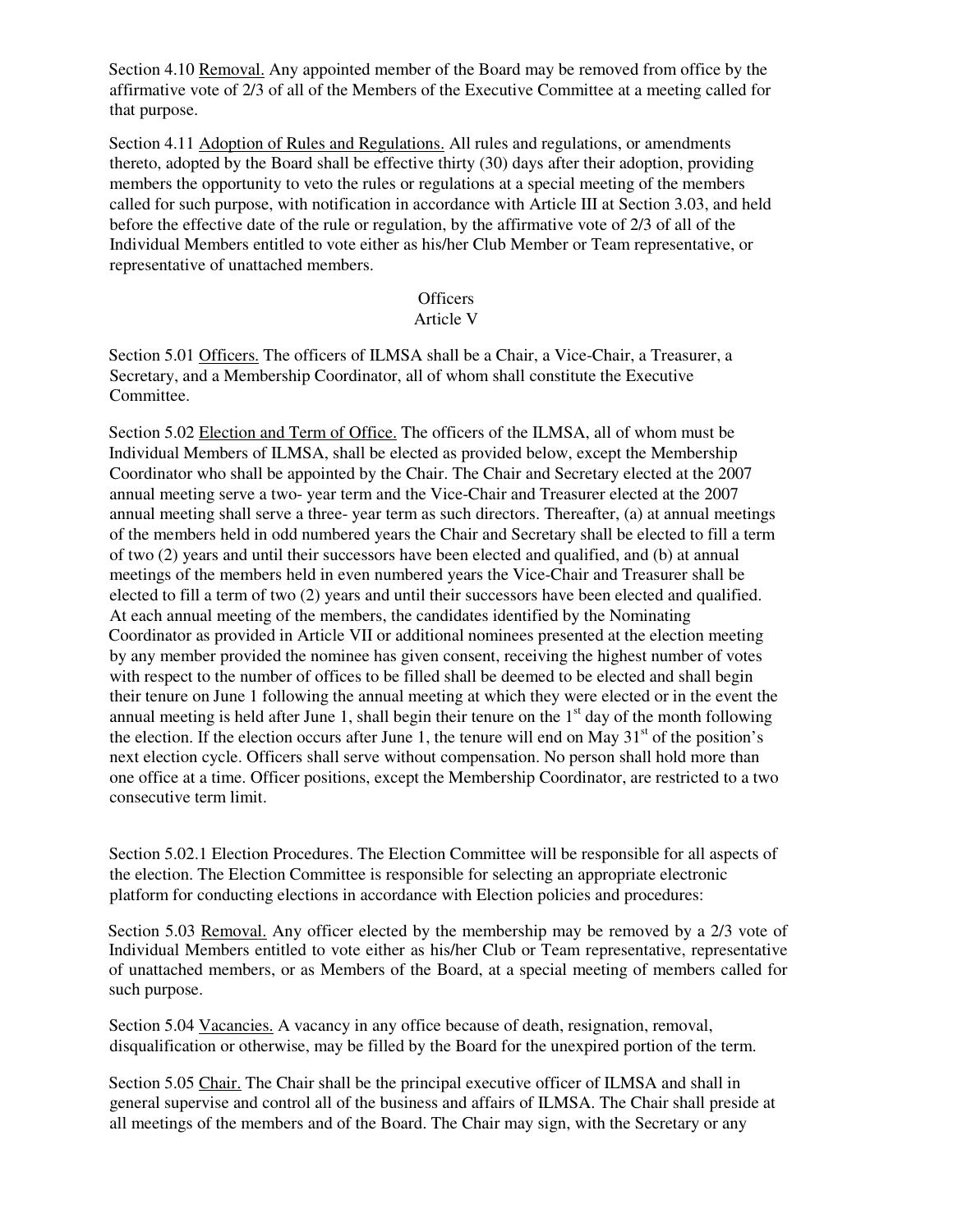other proper officer of ILMSA authorized by the Board, any contracts or other instruments which the Board has authorized to be executed and any amendment to the Articles of ILMSA's Organization, if any, and, in general shall perform all duties incident to the office of Chair and such other duties as may be prescribed by the Board from time to time

Section 5.06 Vice-Chair. The Vice-Chair shall act and preside as Chair in the absence of the Chair.

Section 5.07 Treasurer. The Treasurer shall have charge and custody of and be responsible for all funds and securities of ILMSA; receive and give receipts for moneys due and payable to ILMSA from any source whatsoever, and deposit all such moneys in the name of ILMSA in such banks, trust companies or other depositaries as shall be selected in accordance with the provisions of Article VIII of these By-Laws; and in general perform all the duties incident to the office of Treasurer, Financial Operating Guidelines as may be established from time to time, by ILMSA, and such other duties as from time to time may be assigned to him by the Chair or by the Board and consistent with the USMS Financial Operating Guidelines as published from time to time.

Section 5.08 Secretary. The Secretary shall keep the minutes of the meetings of the members and of the Board in one or more books provided for that purpose; see that all notices are duly given in accordance with the provisions of these By-Laws or as required by law; receive all notices on behalf of ILMSA and, together with the Chair, execute on behalf of ILMSA amendments to policies and procedures established by the Board; be custodian of the records; and in general perform all duties incident to the office of Secretary and such other duties as from time to time may be assigned to him/her by the Chair or by the Board.

Section 5.09 Membership Coordinator. The Membership Coordinator shall be responsible to register all swimmers in ILMSA consistent with the rules established by USMS. The Membership Coordinator shall maintain the database of registered ILMSA members and shall maintain ongoing communications with USMS regarding current ILMSA members.

# Article VI Powers and Duties of the Board

Section 6.01 General Duties, Powers, etc. of the Board. The Board shall exercise for ILMSA all powers, duties and authority vested in ILMSA by the By-Laws and the Act, including but not limited to the following:

- (a) Preparation, adoption and distribution of the Annual Budget.
- (b) Levying and imposition of registration, meet and miscellaneous fees.
- (c) Employment and dismissal of personnel deemed necessary or advisable for the maintenance and operation of ILMSA.
- (d) Obtaining adequate and appropriate kinds of insurance.
- (e) Adoption and amendment of rules and regulations covering the details of competition, USMS convention matters and the selection of delegates to the annual USMS convention, state meet, and grievance procedures.
- (f) Keeping of detailed, accurate records of the receipts and expenditures affecting ILMSA.

Section 6.02 Specific Powers and Duties.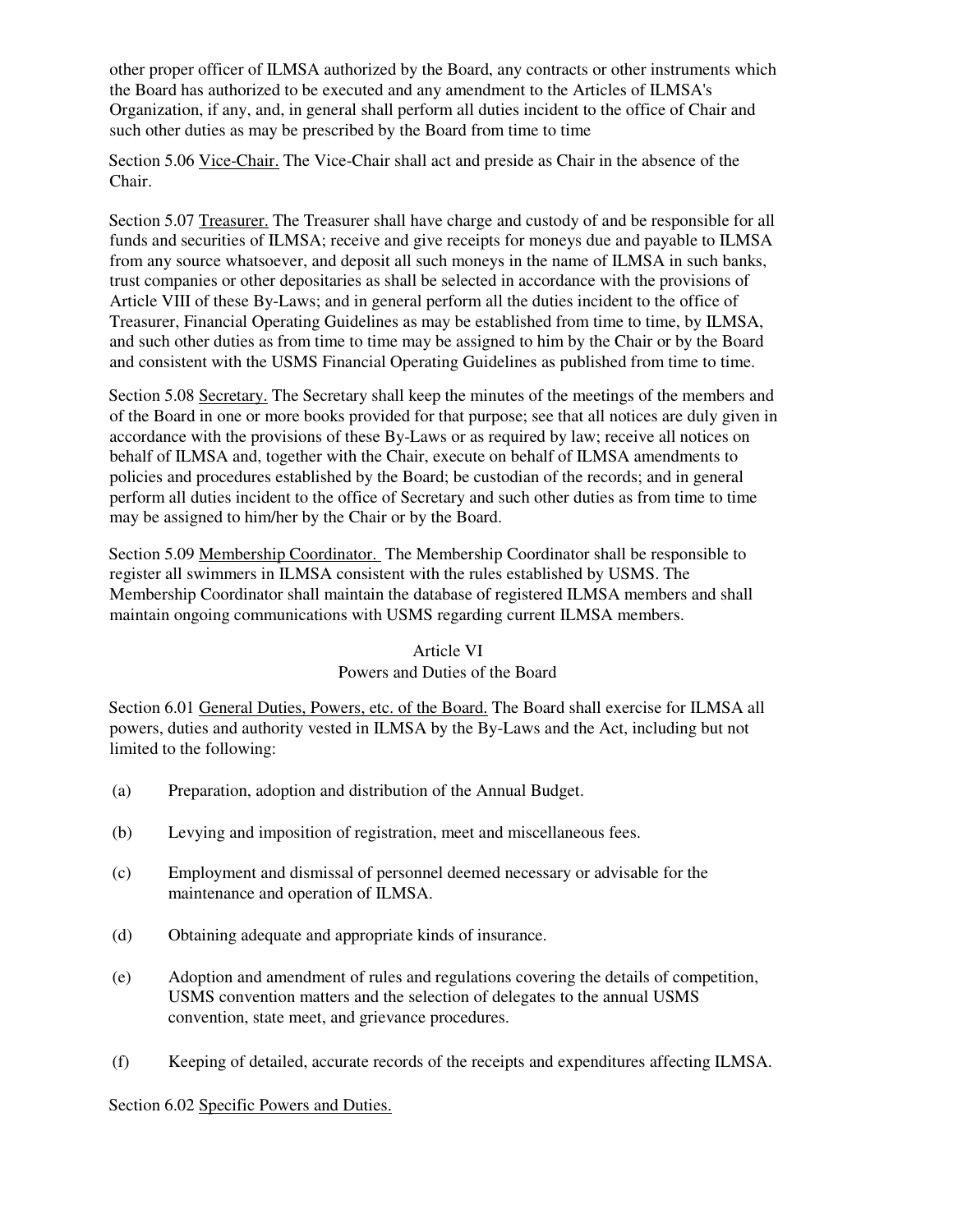- (a) Anything herein contained to the contrary notwithstanding, the Board shall have the power:
	- (i) To engage the services of any person (including, but not limited to, accountants and attorneys) deemed necessary at such compensation as is deemed reasonable by the Board, in connection with any duty, responsibility or right of ILMSA and to remove, at any time, any such personnel;
	- (ii) To establish or maintain one or more bank accounts for the deposit of any funds paid to, or received by, ILMSA.
- (b) Each year, the Board shall estimate the Annual Budget consistent with the financial operating guidelines established by USMS. ILMSA may build up and maintain a reasonable Reserve. Such Reserve, as established and augmented, may be used by ILMSA for operations and contingencies. Extraordinary expenditures not originally included in the Annual Budget, which may become necessary during the year shall be charged first against such Reserve. In addition, the Board shall have the right to segregate all or any portion of the Reserve for any specific contingency upon such conditions, as the Board deems appropriate.
- (c) ILMSA shall keep full and correct books of account and the same shall be open for inspection by any member.

# Article VII

# Committees and Coordinators

Section 7.01 Standing Committees. Standing committees of ILMSA shall be the (a) Executive Committee, (b) Finance Committee, (c) Competition Committee, (d) Health and Fitness Committee, (e) Communications Committee, (f) Officials and Safety Committee, (g) Records and Tabulations Committee, (h) Registration Committee, (i) Coaches Committee, (j) Open Water/Long Distance Committee, (k) History, Records and Awards Committee, and (l) Investment Committee. Unless otherwise provided herein, each committee shall consist of a Chairman, who shall be a member of the Board of Directors, and one or more members as determined by the Board. The Chairman of each committee and its members, shall be appointed by the Executive Committee at the annual meeting of the Board, to serve until the next Annual Meeting of the Board and until his/her successor has been duly elected and qualified. Each member of the Executive Committee is a member of the Board of Directors by reason of their status as an officer of the Board. The Board of Directors may appoint such ad hoc committees as it deems desirable; provided however, the Chair of such ad hoc committees shall not be entitled to voting privileges on the Board.

- (a) Executive Committee. The Chair, Vice-Chair, Secretary, Treasurer and Membership Coordinator shall constitute the Executive Committee of ILMSA and together they may conduct essential business of ILMSA within the scope of their duties between regular meetings provided that the action taken is reported at the next regular meeting of the Board of Directors. The Executive Committee shall not have authority to establish policy or make rule changes.
- (b) Finance Committee. The Finance Committee shall supervise the annual review of ILMSA's books and approve the annual budget and balance sheet statement to be presented to the members at the annual meeting of members. Treasurer shall be an ex officio member of the committee.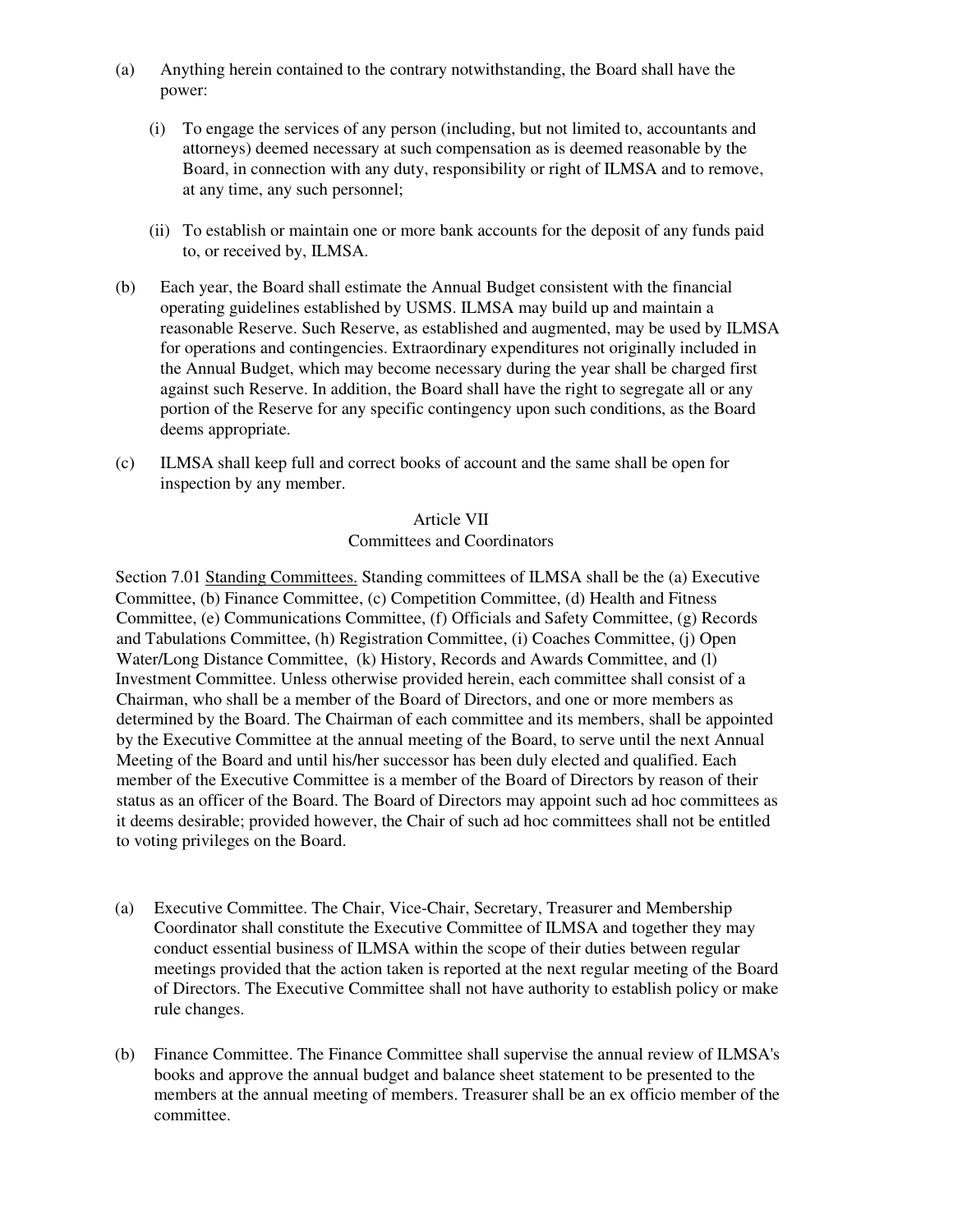- (c) Competition Committee. The Competition Committee shall serve in an advisory capacity to hosts and make recommendations and decisions that enhance meets. Sanction Coordinator will be Chair of this committee. Championship Task Force will be subcommittee of this committee.
- (d) Health and Fitness Committee. The Health and Fitness Committee shall promote, educate and encourage adults on fitness benefits of swimming.
- (e) Communications Committee. The Communications Committee shall be responsible for the website and the newsletter. Assist web content, publicity, marketing and sponsorship.
- (f) Officials and Safety Committee. The Officials and Safety Committee shall ensure safety is maintained at all ILMSA sanction and recognized events, in addition to maintaining a current roster of all officials.
- (g) Records and Tabulations Committee. The Records and Tabulations Committee shall establish and maintain a standardized process of recording and verifying times. Publish the LMSC records and the Top Ten listing for each course. Submit ILMSA times to USMS and Great Lakes Zone Recorder.
- (h) Registration Committee: The Registration Committee shall assist the Membership Coordinator in the fulfillment of his/her duties and assist in the maintenance of a current listing of all registered Clubs and Teams. The Chair of the Registration Committee shall be the ILMSA Membership Coordinator, who is appointed by the ILMSA Chair and also serves on the Executive Committee. The ILMSA Treasurer shall also serve on the Registration Committee.
- (i) Coaches Committee. The Coaches Committee shall develop programs and tools to enhance the quality of masters swimming programs and coaching. Maintain a roster of current coaches that register with our LMSC. Assist coaches with education and communication. Submit and review articles for the newsletter and website.
- (j) Open Water/Long Distance Committee: The Open Water/Long Distance Committee shall promote and coordinate the scheduling of all open water and postal events. May sponsor open water clinics.
- (k) History, Records and Awards Committee: The History, Records and Awards Committee shall record, collect and preserve documents, stories, photos and other memorabilia in an appropriate repository and in durable formats to ensure that the achievements of ILMSA will be maintain for posterity.
- (l) Investment Committee. The Investment Committee shall be responsible for developing, monitoring, modifying and implementing ILMSA's Investment Policy. The Investment Policy shall be approved by a majority vote of the ILMSA Board. The Committee shall periodically review and update investment holdings to ensure both compliance with the Investment Policy and being positioned well for current market conditions. A monthly report of investment holding shall be distributed to the Board. The Treasurer and Finance Chair shall be members of the Committee.

Section 7.02 General Duties. It shall be the duty of each committee to adopt rules for its own governance not inconsistent with these By-Laws or with rules adopted by the Board of Directors and shall make its reports directly to the Board at every meeting of the Board of Directors.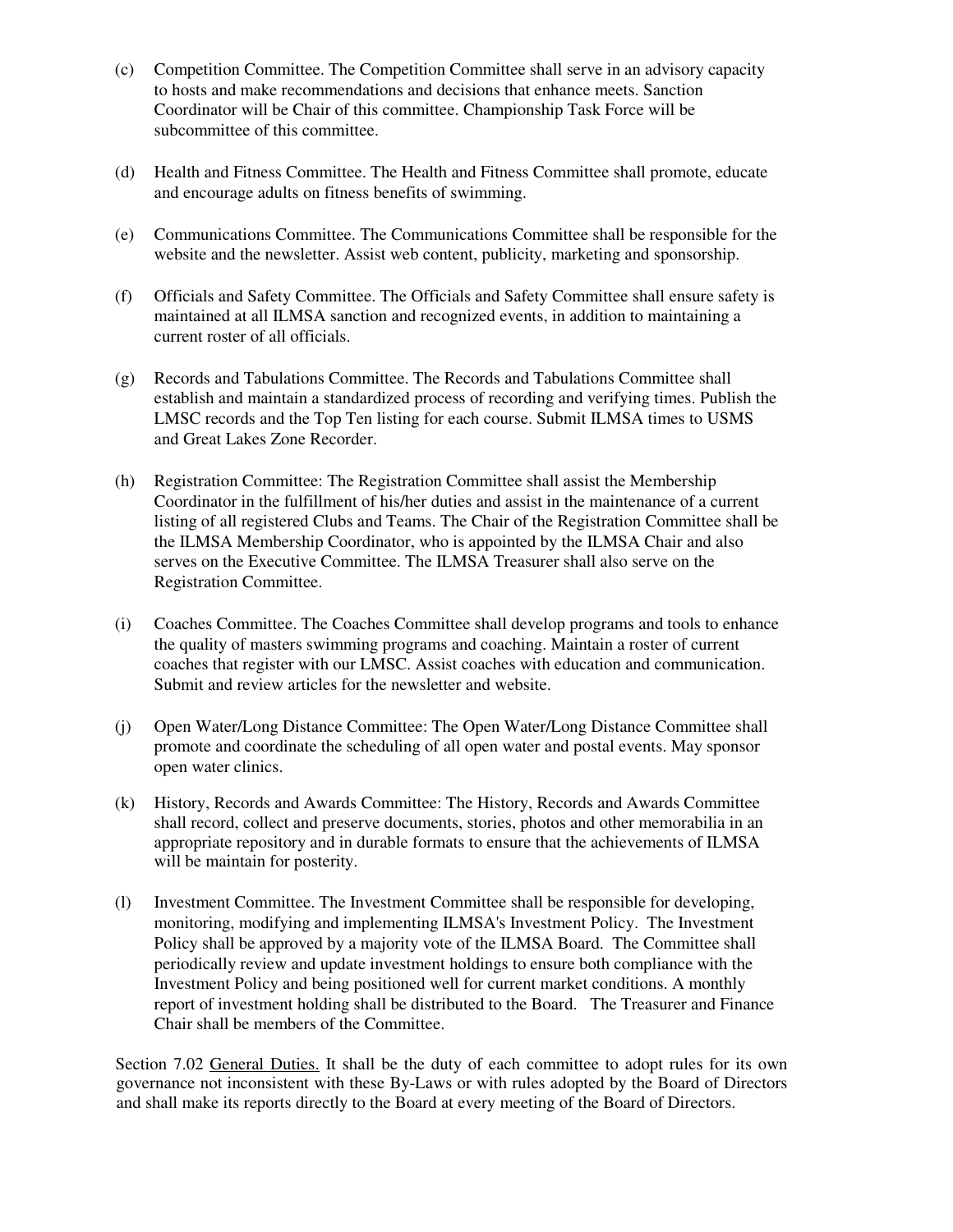Section 7.03 Coordinators. Coordinators shall be appointed by the Chair in the Chair's sole discretion for the following purposes:

- (a) Nominations Coordinator: Leading the Election Committee, the Nominations Coordinator shall present nominations for the four (4) elected members to the Board of Directors, as it shall in its discretion determine, but not less than the number of vacancies to be filled. Nominations may be made from among Individual Members, as the Coordinator in its discretion shall determine. Nominations shall be published on the ILMSA website and emailed to each member entitled to vote at the annual meeting not less than seven (7) nor more than fourteen (14) days before the date of the annual meeting.
- (b) Legal Coordinator: To assist with interpretation and review ILMSA By-Laws, policies, Roberts Rules of Order, and procedures and shall be called upon by the Chair and or the Executive Committee to render legal opinions to the Board.
- (c) Sanctions Coordinator: To sanction all meets and events pursuant to the rules and regulations of USMS.
- (d) Grievance Coordinator: Grievances concerning any issue shall be submitted only to the Grievance Coordinator in conformance with the grievance policies and procedures established by ILMSA.

Article VIII Contracts, Checks, Deposits and Funds

Section 8.01 Contracts. The Board may authorize any officer or officers, agent or agents of ILMSA, in addition to the officers so authorized by these By-Laws, to enter into any contract or execute and deliver any instrument in the name of and on behalf of ILMSA and such authority may be general or confined to specific instances.

Section 8.02 Checks, Drafts, etc. All checks, drafts or other orders for the payment of money, notes or other evidences of indebtedness issued in the name of ILMSA, shall be signed by such officer or officers, agent or agents of ILMSA and in such manner as shall from time to time be determined by resolution of ILMSA. In the absence of such determination by ILMSA, such instruments shall be signed by the Treasurer and counter -signed by the Chair of ILMSA.

Section 8.03 Deposits. All funds of ILMSA shall be deposited from time to time to the credit of ILMSA in such banks, trust companies or other depositaries as the Board may select.

Section 8.04 Gifts. The Board may accept on behalf of ILMSA any contribution, gift, bequest or devise for the general purposes or for any special purpose of ILMSA.

# Article IX Records and Record Keeping

ILMSA shall keep correct and complete books and records of account and shall also keep minutes of the proceedings of its member s, the Board and committees having any of the authority of the Board, and shall keep at the registered or principal office a record giving the names and addresses of the members entitled to vote. Any member, or his agent or attorney may inspect all books and records of ILMSA for any proper purpose at any reasonable time.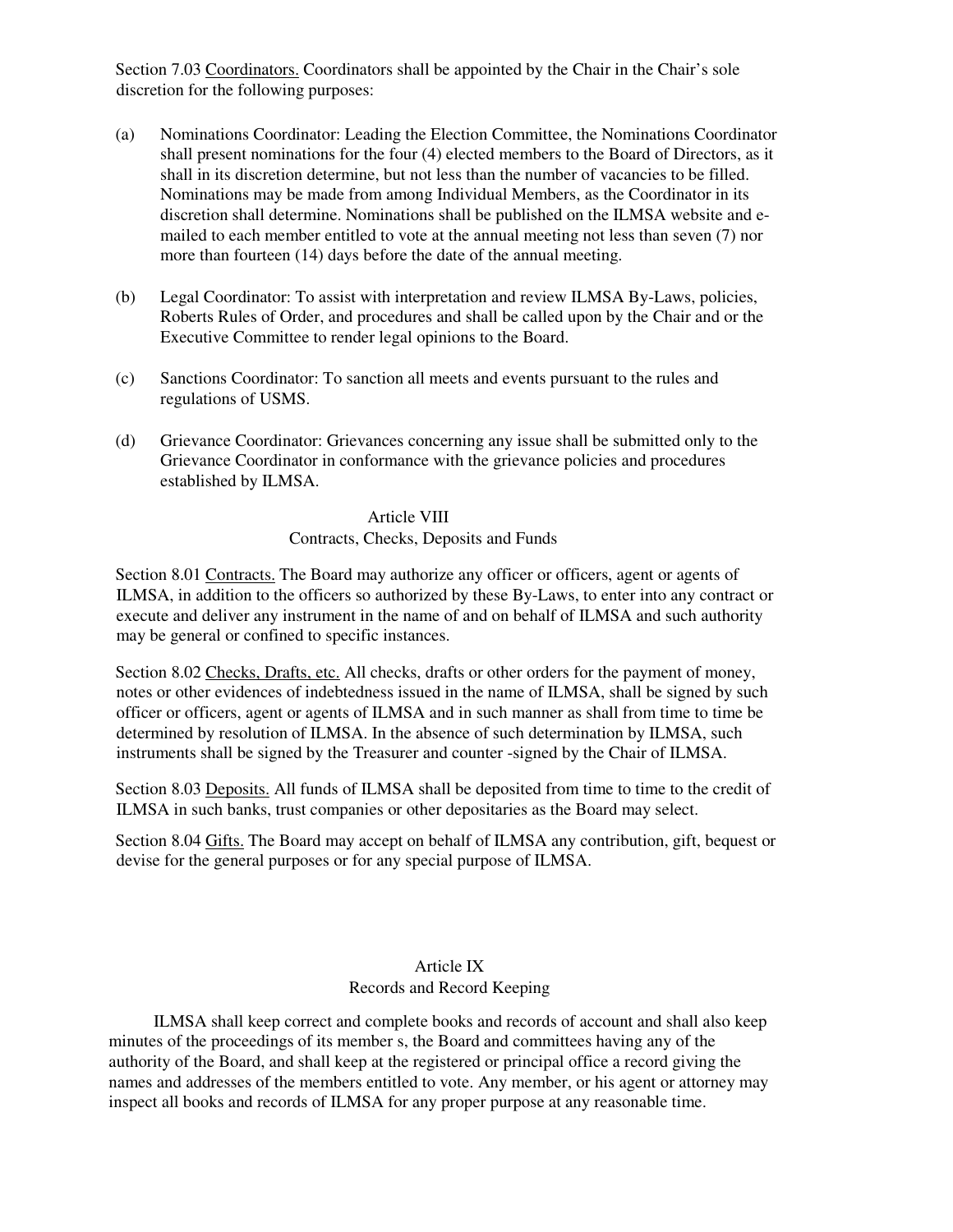# Article X

#### Fiscal Year

The fiscal year of ILMSA shall begin on the first day of January and end on the last day of December.

# Article XI

# Waiver of Notice

Whenever any notice whatever is required to be given under the provisions of the By-Laws of ILMSA, a waiver thereof (subject to all the provisions of such instrument) in writing signed by the person or persons entitled to such notice, whether before or after the time stated therein, shall be deemed equivalent to the giving of such notice.

# Article XII

## Amendments to By-Laws

Except for amendments necessitated by a change in USMS rules and policies, these By-Laws may be altered, amended or repealed and new By-Laws may be adopted upon the approval of the affirmative vote of 2/3 of all of the Individual Members entitled to vote either as his/her Club or Team representative, representative of unattached members, or as a member of the Board present in person or by proxy, at a regular meeting or at any special meeting called for such purposes, provided such proposal for any alterations, amendments, or repeal and establishment of new By-Laws shall be first sent in writing to the Secretary at least 60 days prior to any ILMSA meeting at which a vote on the issue will be taken. Upon passage, an instrument in writing setting forth such alteration, amendment or repeal, shall be signed and acknowledged by all members of the Board and shall contain an affidavit by an officer of the Board certifying that the necessary affirmative vote of the Individual Members of ILMSA entitled to vote has been obtained. In the event USMS rules and policies dictate the need for changes to these By Laws, then such amendments may be approved by a unanimous vote of all Board Members.

#### Article XIII

#### Indemnification

ILMSA shall indemnify any person who was or is a party or is threatened to be made a party to or witness in any threatened, pending or completed action, suit or proceeding, whether civil, canonical, criminal, administrative, or investigative, by reason of the fact that he or she is or was a member, director, or officer of the corporation against expenses (including attorneys' fees), judgments, fines, and amounts paid in settlement actually and reasonably incurred by that person in connection with such action, suit, or proceeding to the fullest extent and in the manner set forth in and permitted by the Illinois General Not For Profit Corporation Act and any other applicable law, as from time to time in effect. Such right to indemnification shall not be deemed exclusive of any other rights to which such member, director, or officer may be entitled apart from the foregoing provisions. The foregoing provisions of this Article shall be deemed to be a contract between the corporation and each member, director, and officer who serves in such capacity at any time while this Article and the relevant provisions of the Illinois General Not For Profit Corporation Act and other applicable law, if any, are in effect, and any repeal or modification thereof shall not affect any rights or obligations then existing, with respect to any st ate of facts then or theretofore existing, or any action, suit or proceeding thereto, or thereafter brought or threatened based in whole or in part on any such state of facts.